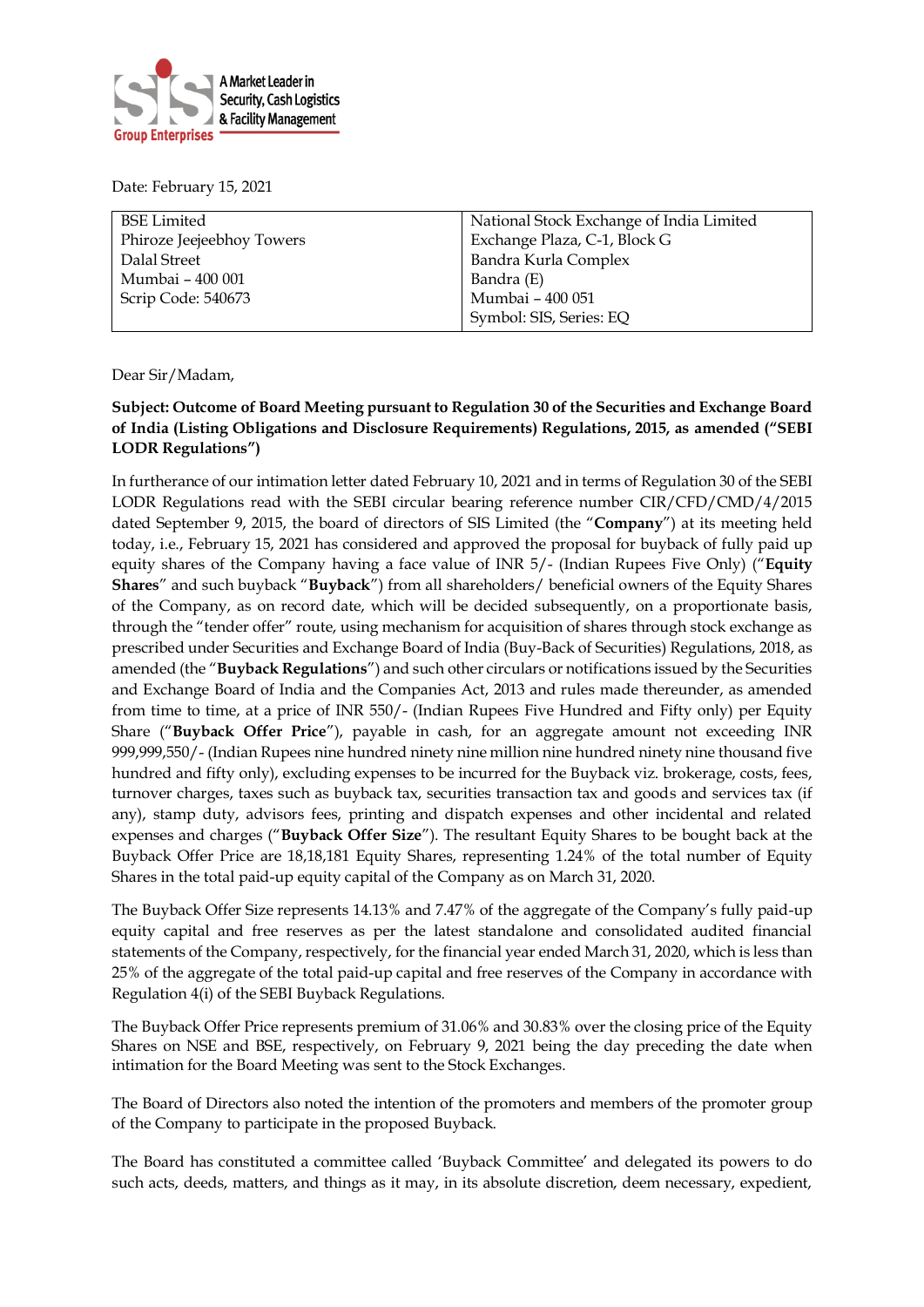usual or proper in relation to the proposed Buyback. The Board has appointed Ms. Pushpalatha K., Company Secretary as the compliance officer for the purposes of the proposed Buyback.

The details of the pre Buyback shareholding pattern of the Company is enclosed as **Annexure A**. Please note that the details regarding the post-Buyback shareholding pattern has not been provided since the actual number of Equity Shares to be bought back and category of shareholders from whom the Equity Shares will be bought back cannot be determined at this stage.

The Buyback offer is subject to the approval of the shareholders by way of a special resolution through postal ballot through remote electronic voting only and all other applicable statutory approvals.

The above information is also available on the website of the Company, i.e., www.sisindia.com. The meeting of the Board of Directors commenced at 3:00 pm and concluded at04:20 pm. Trading window will be re-opened after 48 hours of the conclusion of Board Meeting.

We request you to take the above information on record.

Thanking You,

For **SIS Limited**

**Pushpalatha K Company Secretary**

**Encl.**: As above



## **SIS Limited**

(Formerly known as Security and Intelligence Services(India) Limited) Address for correspondence: #106, 1<sup>st</sup> Floor, Ramanashree Arcade, 18 MG Road, Bangalore- 560 001, Karnataka Registered office: Annapoorna Bhawan, Patliputra Telephone Exchange Road, Kurji, Patna 800 010 Bihar Website: www.sisindia.com Tel: +91 80 2559 0801 CIN: L75230BR1985PLC002083